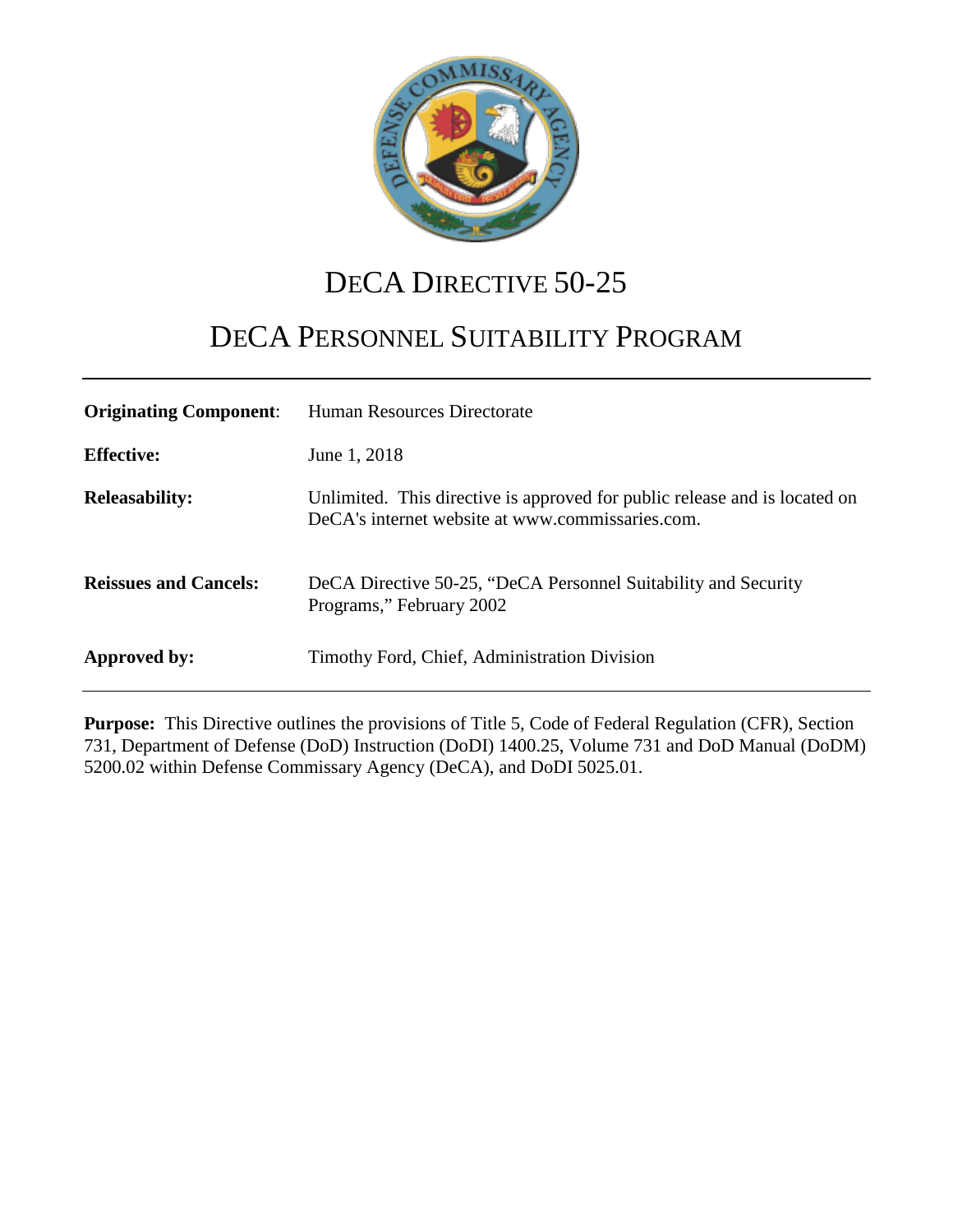## **TABLE OF CONTENTS**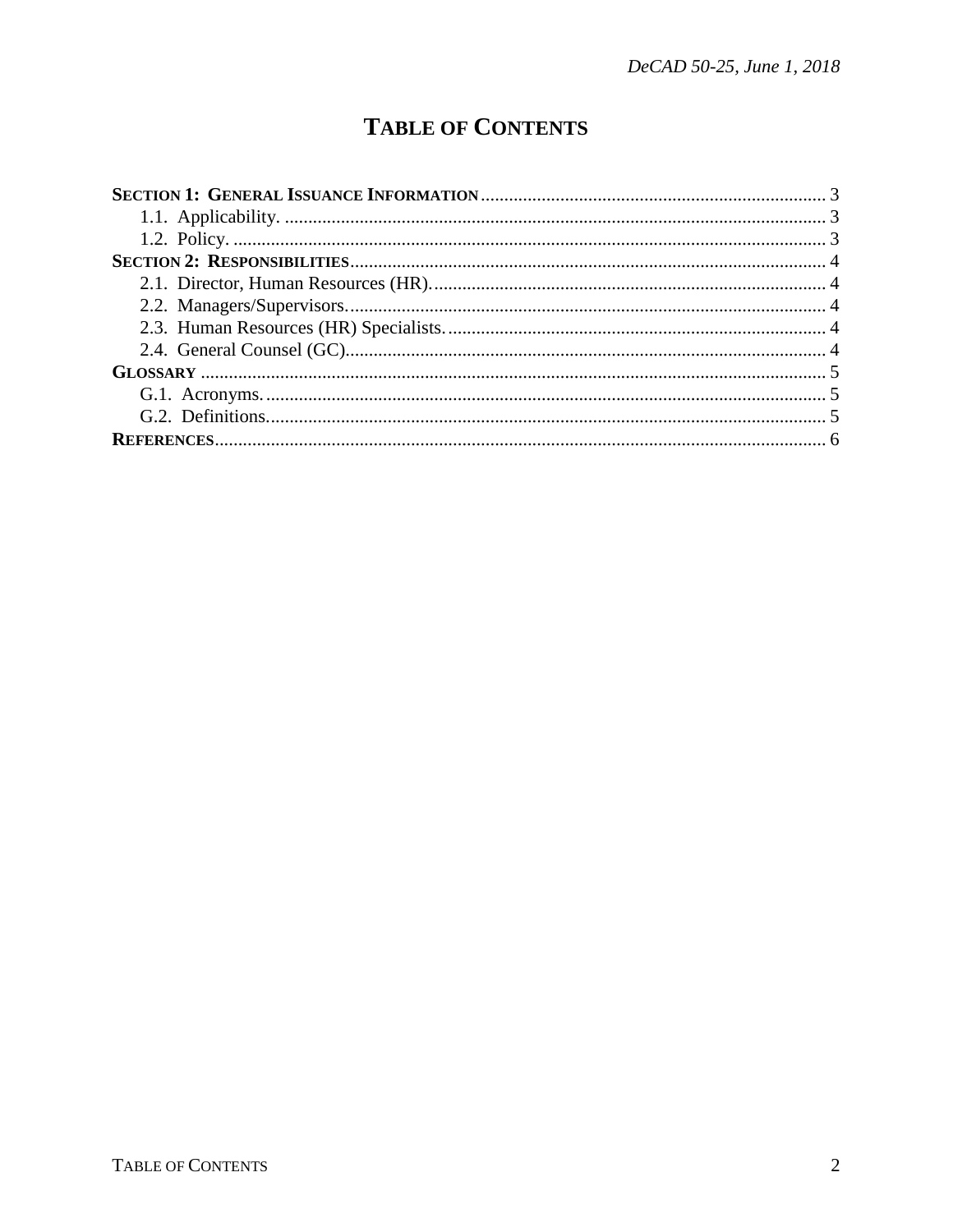## **SECTION 1: GENERAL ISSUANCE INFORMATION**

<span id="page-2-1"></span><span id="page-2-0"></span>**1.1. APPLICABILITY.** This Directive applies to all U.S. citizens who are employees of DeCA.

<span id="page-2-2"></span>**1.2. POLICY.** It is DeCA policy to comply with established laws, Office of Personnel Management and DoD guidance, policies and procedures pertaining to personnel suitability investigations and assignment of individuals to sensitive duties according to DeCA Directive (DeCAD) 70-2 and Privacy Act of 1974.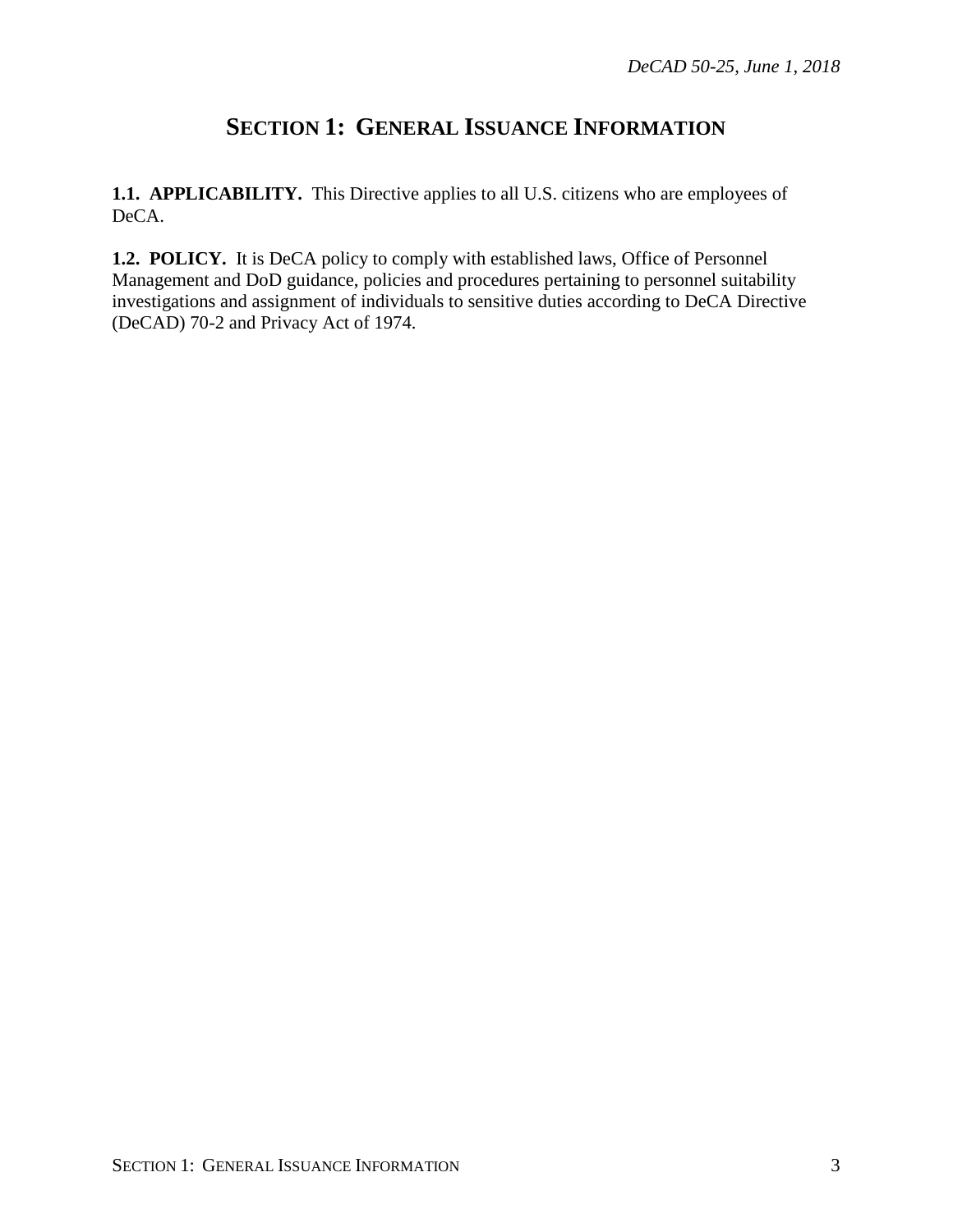## **SECTION 2: RESPONSIBILITIES**

<span id="page-3-1"></span><span id="page-3-0"></span>**2.1. DIRECTOR, HUMAN RESOURCES (HR).** The Director of HR is responsible for the development, implementation, and monitoring of the DeCA Personnel Suitability Program including policy, procedures, and program implementation.

<span id="page-3-2"></span>**2.2. MANAGERS/SUPERVISORS.** Managers and supervisors are responsible for ensuring employees are assigned to the correct position description (PD) and submit required documentation to meet background investigation requirements. Upon receipt of a letter of denial/revocation package, supervisors and managers are responsible for taking applicable corrective action with the assistance of the appropriate HR staff.

<span id="page-3-3"></span>**2.3. HR SPECIALISTS.** The HR specialists, in conjunction with supervisors and managers, ensures that the PD is assigned a position sensitivity level commensurate with the duties of the position and in accordance with 5 CFR 731 and DoDM 5200.02. Labor and Employee Relations staff will provide assistance and guidance to managers and supervisors initiating unfavorable security-based actions.

<span id="page-3-4"></span>**2.4. GENERAL COUNSEL (GC).** GC will review unfavorable security-based actions for legal sufficiency**.**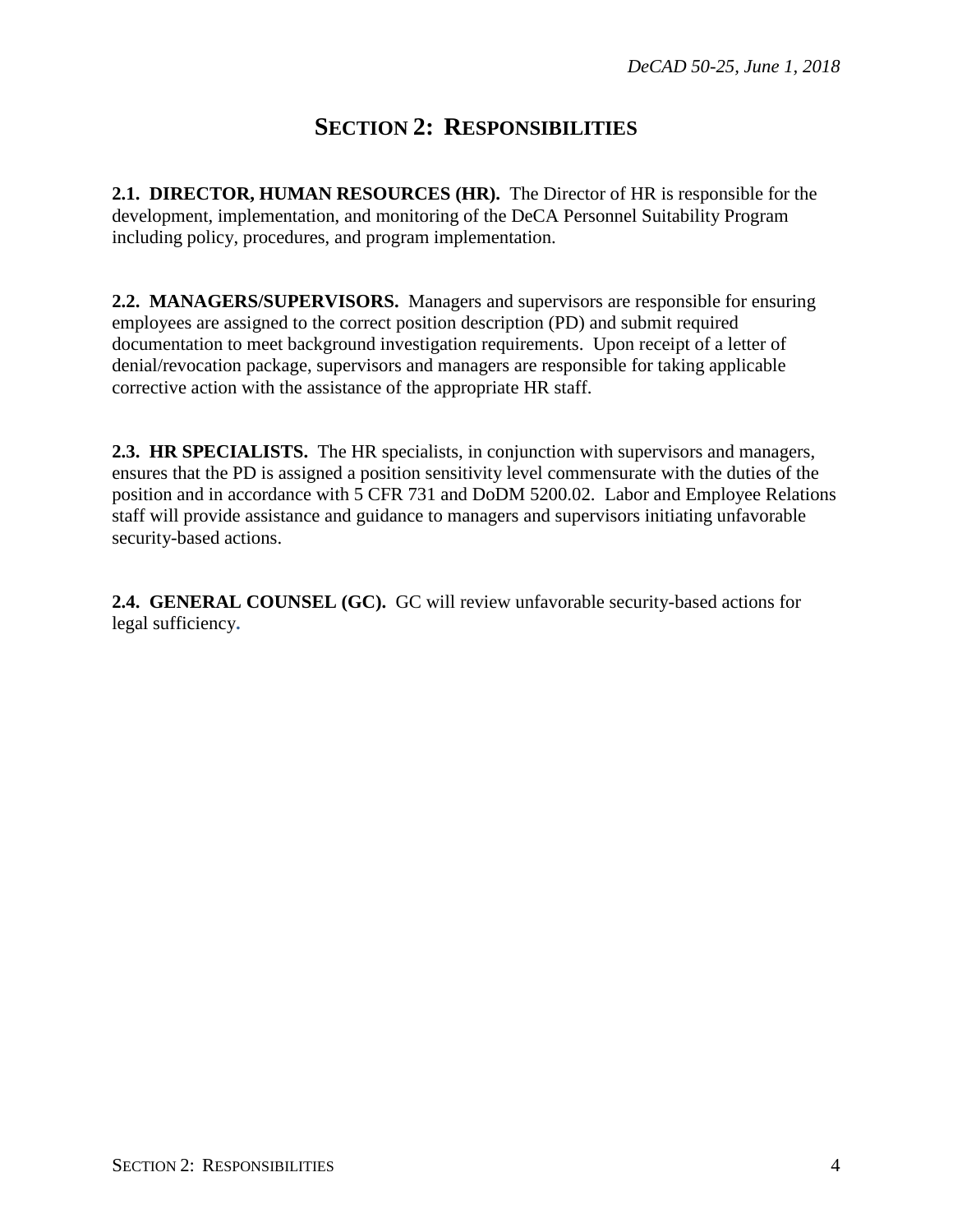### **GLOSSARY**

#### <span id="page-4-1"></span><span id="page-4-0"></span>**G.1. ACRONYMS.**

| CFR          | Code of Federal Regulation            |
|--------------|---------------------------------------|
| <b>DeCA</b>  | Defense Commissary Agency             |
| <b>DeCAD</b> | Defense Commissary Agency directive   |
| DoD          | Department of Defense                 |
| <b>DoDI</b>  | Department of Defense instruction     |
| <b>DoDD</b>  | Department of Defense directive       |
| <b>DoDM</b>  | Department of Defense manual          |
| GC           | <b>General Counsel</b>                |
| <b>HR</b>    | Human Resources                       |
| <b>OPM</b>   | <b>Office of Personnel Management</b> |
| <b>PD</b>    | position description                  |
| U.S.         | <b>United States</b>                  |

#### <span id="page-4-2"></span>**G.2. DEFINITIONS.**

**adjudication.** The process of making an official decision.

**suitability.** The quality of being right or appropriate for a particular person, purpose, or situation.